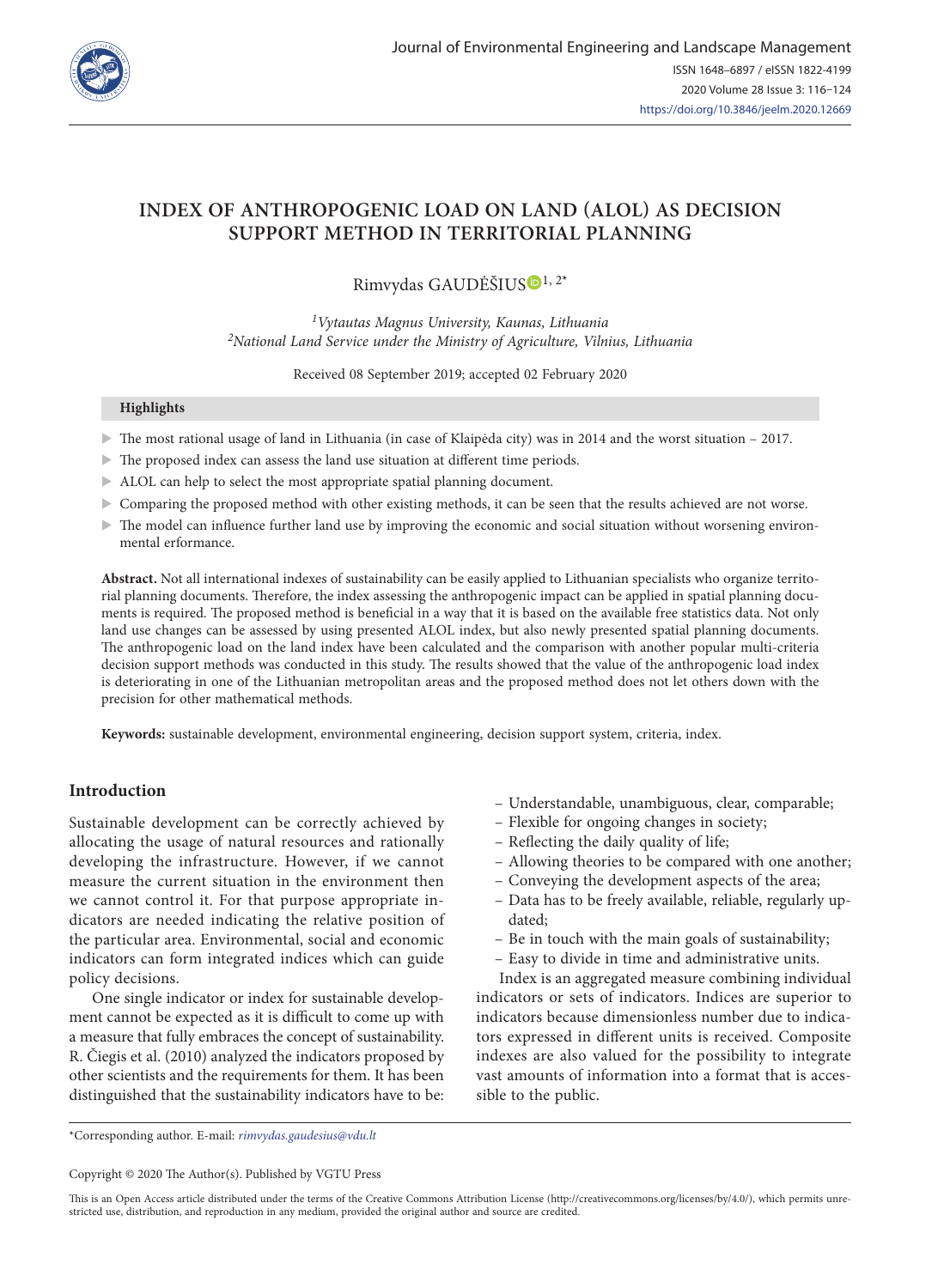As R. Čiegis et al. (2010) point out, many indicators and indices have been invented but most statistics are collected on a global scale, for example, in the European Union countries some of them are only short-term. Therefore, this makes it difficult to assess the constant changes in the relevant administrative locality. Currently, the world has officially approved and used a different number of indicators: Germany – 2018, France – 307, Denmark – 90, Portugal – 132, Finland – 88, Switzerland – 120, the US – 450 and Japan – 20. Concerning the number of indicators, opinions are different because some people think that as much as possible indicators are needed and other people are of the opposite opinion that it is gaining more and more support.

Most widely used indices are criticized for the selected criteria (Table 1) because of the lack of full evaluation of sustainable development, overly complex calculations and the difficulty of finding the necessary data.

One of the most popular indexes that has received a lot of attention is the ecological footprint (EF). The Ecological Footprint is a tool of resource and emissions that measures direct and indirect human impact and the planet's skill to regenerate. The core of the ecological footprint method is the skill to express the total use of human resources per unit area of land and the global hectare (gha). This is the area of bio-productive land that is needed to produce each of the consumables and the land needed to meet the needs of one inhabitant is received when these areas of land are put together (Chominčenkaitė & Burškytė, 2014).

Estimating the size of an ecological footprint is a complex calculation involving many sectors of activity (Juščius & Dargienė, 2015; Staniūnas et al., 2010; Kitzes et al., 2007). Its concept has been extensively studied by many scholars interested in sustainable development but there are also many minus complexities (Kitzes et al., 2009; Vuuren & Smeets, 2000; Gao & Tian, 2016; Totha & Szigeti, 2016; Marrero et al., 2017; Wackernagel et al., 2004; Gu et al., 2015).

Considering the shortcomings of existing indices, more and more new methods of estimating and calculating urban development are proposed. These new approaches are applied into the local level but they are also proposed to be used globally (Estrada & Park, 2019; Pujiati et al., 2018). The criteria involve various aspects of coherence but it is obvious that the latter methods would still be difficult to apply for Lithuanian specialists due to

| Index       | Measuring                                                                            | Description                                                                                                                                                                                                                                                                        | Negative features                                                                                                                |
|-------------|--------------------------------------------------------------------------------------|------------------------------------------------------------------------------------------------------------------------------------------------------------------------------------------------------------------------------------------------------------------------------------|----------------------------------------------------------------------------------------------------------------------------------|
| EF          | The size of human<br>intensively exploited area.                                     | The most commonly used criteria are population, land area,<br>electricity consumption, natural gas usage, gasoline usage,<br>number of transport units, types and numbers of houses,<br>recycling, and etc.                                                                        | The calculation<br>methodology is not<br>explicitly described. The<br>index mainly measures<br>ecological indicators.            |
| <b>ESI</b>  | Environmental<br>sustainability.                                                     | The used indicators are air quality, biodiversity, soil, water<br>quality, ecosystem status, demographic situation, waste<br>recycling, healthy environment, human well-being, public sector<br>activities, science, technology, internationalization, and pollutant<br>emissions. | There is too much focus is<br>paid on innovation in the<br>state.                                                                |
| <b>ESPI</b> | Ecological load.                                                                     | A selection of 6 indicators for 10 strategic environmental<br>directions.                                                                                                                                                                                                          | Focusing solely on the<br>environment.                                                                                           |
| WI          | The well-being of<br>communities.                                                    | The index is designed to measure communities at global,<br>national or local level using 75 indicators. Indicators include soil,<br>protected areas, water quality, air quality, biodiversity, energy<br>consumption, population, education, crime, and etc.                       | It is difficult to collect data<br>of indicators.                                                                                |
| <b>ISEW</b> | Sustainable economic<br>prosperity.                                                  | This index consists of 21 indicators (14 economic and 7<br>environmental).                                                                                                                                                                                                         | The index does not measure<br>social welfare.                                                                                    |
| <b>HDI</b>  | Human social<br>development.                                                         | The average achievements of the country according to the most<br>important components of human social development: long and<br>healthy life (life expectancy), population literacy (pursuit of<br>higher education), good standard of living (GDP) are taken into<br>account.      | Environmental degradation<br>is underestimated. It is also<br>a complicated calculation.                                         |
| <b>IPAT</b> | Influence of human<br>population on<br>environment.                                  | The data used are asset level, population and technology level.                                                                                                                                                                                                                    | The relationship between<br>variables is defined. If<br>three variables are constant<br>then the fourth one will be<br>constant. |
| <b>PEDA</b> | Negative effects of<br>development on reducing<br>agricultural output per<br>person. | It indicates the relationship between population, development,<br>environment and agriculture.                                                                                                                                                                                     | Quite complex<br>mathematical calculations<br>are applied.                                                                       |

Table 1. Description of existing indices (source: prepared by the author according to Čiegis et al., 2010; Velička & Pupalienė, 2010; Rudzkienė & Burinskienė, 2007)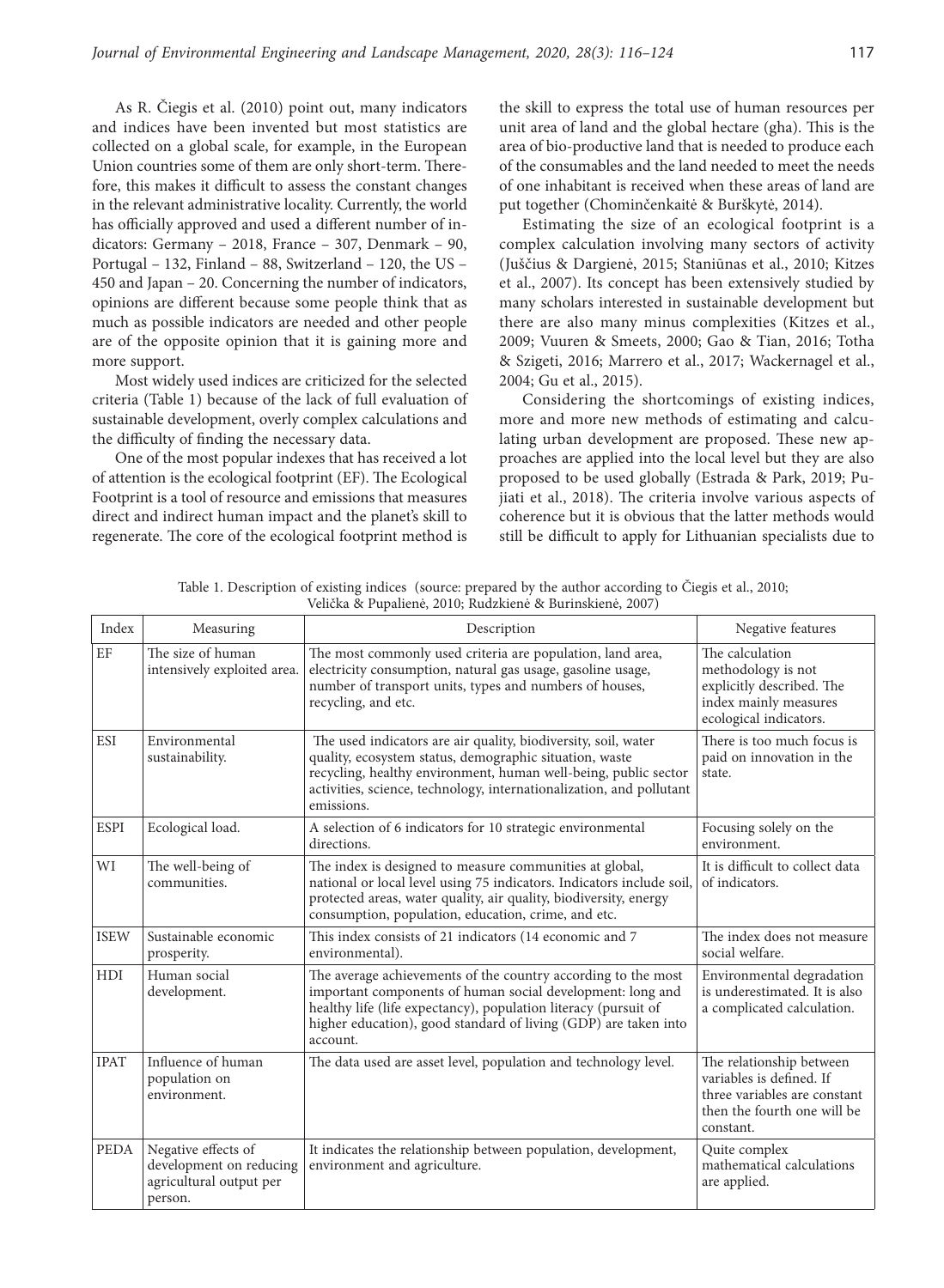the lack of data. Criteria for other new approaches only consider narrow areas, such as energy use, business impact, pavement change, and so on (Cimen, 2019; Janova et al., 2019; Rosa et al., 2019; Shah et al., 2019). There is also little assessment of sustainable development and even less of environmental engineering. However, it is noticeable that researchers from different countries offer criteria easily accessible to them.

It is very important not only to evaluate the present situation of land use but also to approve the most appropriate spatial planning document in order to develop the spatial area in the process of spatial planning. The multicriteria decision support methods widely used in other fields can be used for this purpose (Bunyan & Yalpir, 2019; Cai et al., 2019; Oudenhoven et al., 2019; Guarini & Battisti, 2016; Rose et al., 2016; Hallstedt, 2015; Mosadeghi et al., 2015; Zhang et al., 2012). Major scientific researches on the use of these methods in spatial planning have already been conducted on (Mulliner et al., 2016; Giudice et al., 2019; Tang et al., 2019).

Multiple criteria decision support methods are also being developed (WSM, WPM, TOPSIS, MAUT, AHP, FUZZY, SAW, etc.). It is stated that there is no universal method appropriate to evaluate all multi-criteria decision analysis problems as each method has its own advantages and disadvantages.

Comparing labor costs, it is being assessed whether a particular method requires specific software helping to evaluate the results of the task and how much effort is required to calculate them. No special software is required for application of WSM and WPM methods, even for a relatively large-scale task. In contrast, applying priority methods of TOPSIS or MAUT methods even for small scale multicriteria tasks it is difficult to calculate without special software. In the case of AHP and FUZZY methods, application of special software depends on the complexity of the task (Poškas et al., 2012).

Most of these methods do not do without an expert evaluation of the criteria which sometimes becomes complicated and biased. The right selection of criteria has a great influence on this process (Said et al., 2016; Roshanfekr et al., 2016).

Considering the methods listed in the literature, in order to compare the proposed method with another known and widely used methods (TOPSIS and SAW), the comparison is made at the end of the study. These methods have been selected because they are different in calculation and can be used without the expert assessment (criteria weights).

The TOPSIS method was introduced by Kwangsun Yoon and Hwang Ching-Lai in 1981. The main idea is an alternative which is at the shortest distance to the ideal selection and the longest distance to the poorest one. This method is highly universal due to its capacity in usage of different type's data. Therefore, it is applicable in various fields, such as mechanical engineering, medicine, computer science, management, etc. (Markovic, 2010; Saraff et al., 2013; Ahmadi et al., 2013; Soufi et al., 2015; Karim & Karmaker, 2016; Przemyslaw et al., 2019; Oktaviana et al., 2019; Kacprzak, 2019; Jiang et al., 2019).

The SAW method is one of the longest used ones. It is calculated in the simplest way. Thus, it is one of the most popular multi-criteria solution supporting methods. Weighted averages are used in calculations as a respective value is given to each alternative. Since this method is one of the oldest ones, many modifications have been proposed aiming at correction of the shortcomings discovered. The SAW modifications were used in this calculation (Memariani et al., 2009; Afshari et al., 2010; Podvezko, 2011; Salehi & Izadikhah, 2014; Karlitasari et al., 2017; Abadi et al., 2019).

As it was mentioned, another indices consider only narrow areas (Cimen, 2019; Janova et al., 2019; Rosa et al., 2019; Shah et al., 2019) and they do not highlight anthropogenic load on land. The multi-criteria decision support methods are very popular and widely used in new researches (Bunyan & Yalpir, 2019; Cai et al., 2019; Oudenhoven et al., 2019). These methods become more and more influential in spatial planning (Giudice et al., 2019; Tang et al., 2019), so ALOL index will supplement this field. The presented index will fill the gap of sustainability indices because offered criteria will be easy applied for Lithuanian specialists. All these facts shows novelty of this job.

The object of this research is to propose the new index that would measure anthropogenic load on the earth, to calculate its values in one of the cities of Lithuania and to compare its possibilities as multi-criteria method of decision support comparing with another mathematical method used for a long time. The research is significant and important because the newly proposed index will be used in assessing of land use in different periods and as the tool of evaluating different concepts of the master plan using the selected criteria.

#### **1. Material and methods**

One of the largest cities in Lithuania, Klaipeda, was selected for the research. This administrative area is quite heavily influenced by the anthropogenic processes, so it is appropriate to carry out measurements using the newly developed ALOL index achieving to find out the numerical value of land use changes.

Calculations were performed using Excel program. The widely used TOPSIS and SAW methods were selected for comparison of the concepts of spatial planning documents. Data of the period from 2012 to 2017 of Statistics Department, National Land Service, State Enterprise Center of Registers and State Land Fund was used.

SAW and TOPSIS methods have been selected for their reliability and long-term usage in another studies. These methods are actively used in current research as it is apparent from the latest scientific publications. These methods have been selected regarding the simpler calculation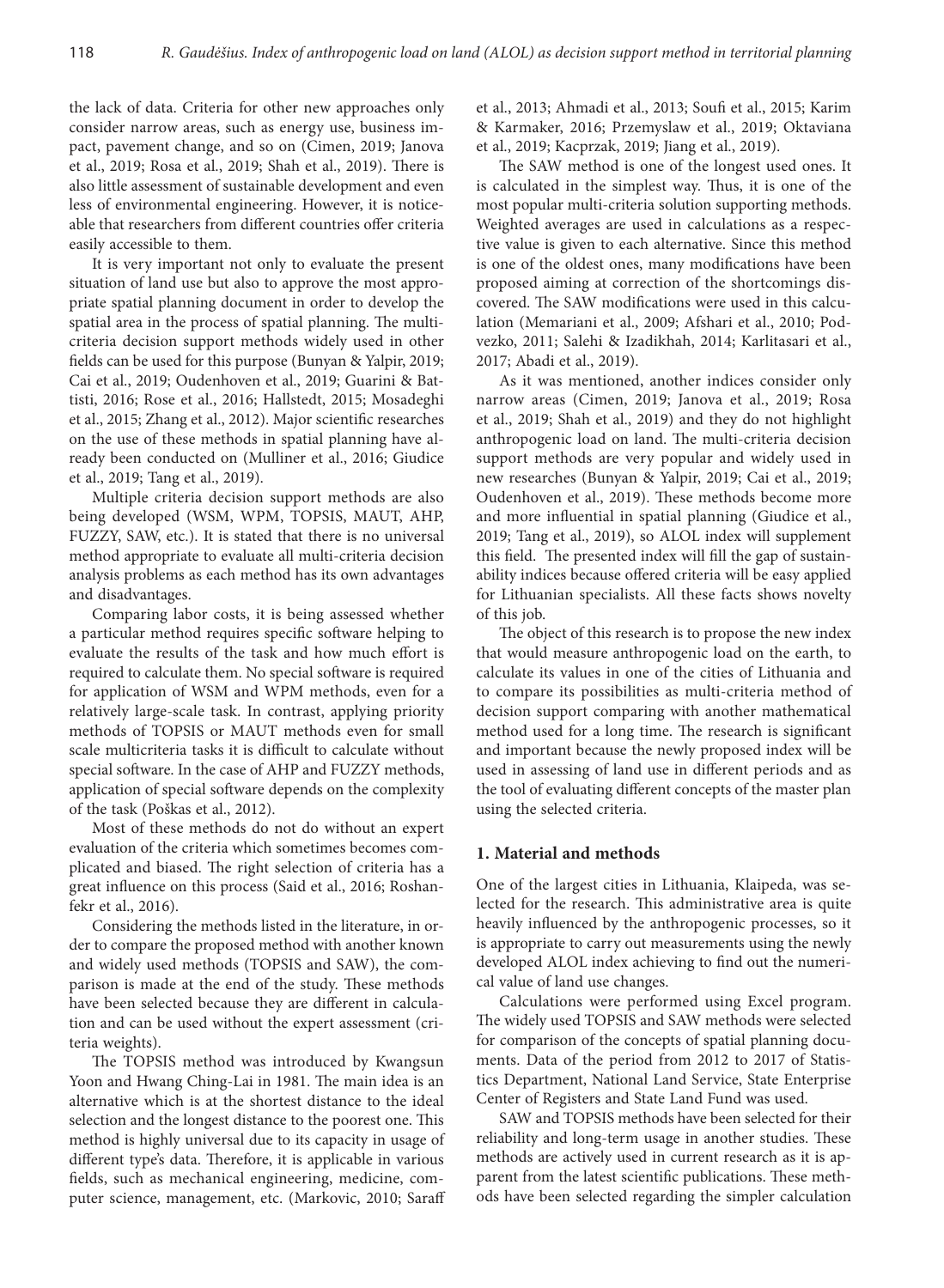methodology helping to collect and describe data of considerable amount of land plots and much time spent for the research. It is also possible to determine the weights of the set criteria instead of an expert survey.

As it is seen from the literature review, indices are used in scientific practice in order to measure the sustainability of land development consists of criteria that is not directly related to land use. The index proposed in this study (anthropogenic land-load index (ALOL)) aims at focusing more directly on land use and anthropogenic impacts.

Not only buildings have a negative impact on the natural environment (soil sealing, landscaping, pollution), they also create a good effect that meets socio-economic human needs. In order to meet these needs, there have to be sufficient diversity of structures and deployment in the area concerned. The number of buildings depends on the number of inhabitants and legal entities as this corresponds to the real need. Neither in scientific literature nor in practice it is clear how many and what structures are sufficient. It is also unclear in what relationship the distribution of land may be considered rational. Therefore, it is only possible to estimate what structures or usages should increase or decrease.

All the collected indicators are of different dimensions and different significance for spatial planning. Considering these characteristics, it is appropriate to normalize these ratios and in regard with the use of centric data it is appropriate to aggregate them to monitor the change over time. In order to see a more detailed situation consisting of three directions of coherence the method also presents the individual components of the index (Formula (1)).

$$
ALOL = N_a + N_s + N_e, \tag{1}
$$

where:  $N_a$  – the sum of the values of the normalized environmental criteria;  $N_s$  – sum of values of normalized social criteria;  $N_e$  – sum of values of normalized economic criteria.

The normalization of the indicators and the determination of values are carried out according to the formulas (Formula (2)–(3)

$$
N_x = \frac{a_{ii}}{\sqrt{\sum a_{ii}^2}},\tag{2}
$$

where:  $a_{ii}$  – the value of the relevant criterion indicator after the change:

$$
a_{ii} = a_{i-1} - a_i, \t\t(3)
$$

where:  $a_i$  – the value of the relevant criterion indicator.

The ALOL index uses thirty five criteria, which are divided into three groups: environmental, social, economic (Table 2).

The criteria listed have been selected with respect to other indices used internationally: free access to data in Lithuania; what forms the positive or negative impact on the environment, social, economic well-being; how rational land use is perceived and what causes the effect of sealing the earth.

The ALOL measurement index after normalization is calculated in dimensionless, centric units. Relative units take on a positive or negative value depending on the achievement of the relevant criterion.

The practical application of the proposed ALOL method in the territorial planning process can be illustrated schematically (Figure 1). In particular, the collection of the necessary statistics shall take into account the current land use situation. Several document concepts are developed and indexed. The most appropriate concept can be selected under the best value or data can be edited by modifying the planning document solutions. Document solutions are changed and evaluated until the index value meets needs and such document is validated.



Figure 1. ALOL model algorithm

The second part of the study, using the same criteria values, aims at evaluating of spatial planning concepts. Four concepts of master plans are selected which indicate the values of the planned (predicted) criteria.

Calculations using TOPSIS method are used to set up indicators in a matrix (Formula (4)), values are normalized (Formula (5)), distances to the worst and best selection are calculated and ranking is performed (Formulas  $(6)-(8)$ :

$$
DM = \begin{bmatrix} X_{11} & \cdots & X_{1m} \\ \vdots & \ddots & \vdots \\ X_{n1} & \cdots & X_{nm} \end{bmatrix};
$$
 (4)

$$
N_{n_{w}m_{w}} = \frac{X_{n_{w}m_{w}}}{\sqrt{\sum X_{n_{w}m_{w}}^{2}}};
$$
\n(5)

$$
S_i^+ = \sqrt{\sum (N_{n_w m_w} - \max N_{n_w})^2} ; \qquad (6)
$$

$$
S_i^- = \sqrt{\sum (N_{n_w m_w} - \min N_{n_w})^2} ; \qquad (7)
$$

$$
DS_n = \frac{S_i^-}{\left(S_i^+ + S_i^-\right)}.
$$
\n<sup>(8)</sup>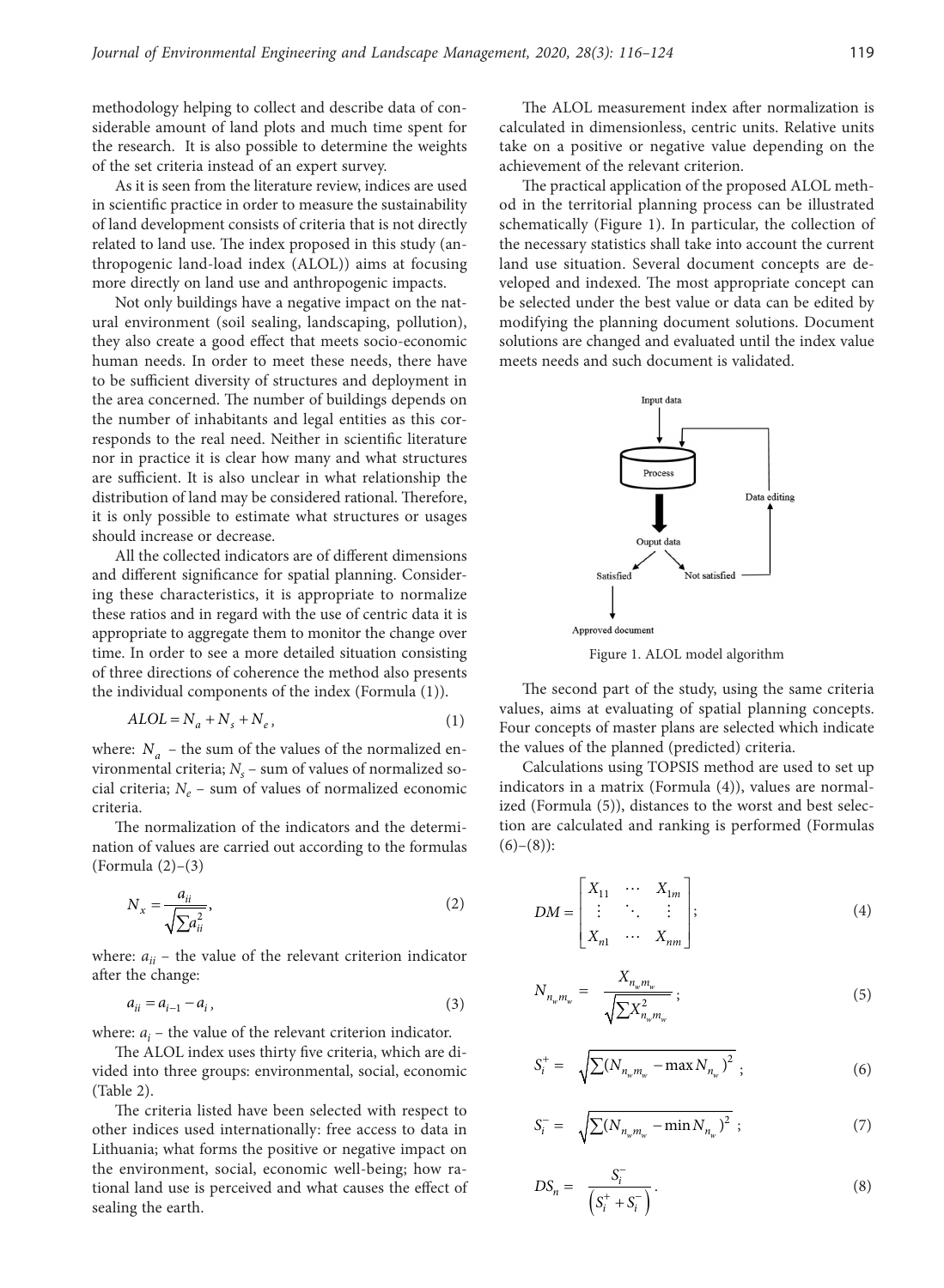The previously formed value matrix is normalized by the Formulas no. 9–10 and the ranking is performed by the Formula no. 11 in the SAW method:

$$
N_{nm}^{+} = \frac{X_{nm}}{\max X_n};
$$
\n(9)

$$
N_{nm}^- = \frac{\min X_n}{X_{nm}};
$$
\n(10)

$$
DS_n = \sum W_i N_{nm}.
$$
\n(11)

All three methods propose the best alternative with the highest numerical value. After the calculations have been made the result table is created (Table 3).

## **2. Results**

Calculation of the ALOL index in the case of Klaipeda showed that the numerical value of the anthropogenic load on the land, although positive, shows a decrease in the result over several years (Figure 2). This is mainly due to the deterioration of the environmental criteria (Na).

|                                                                         | Environmental                                                    | Social                                                         | Economic                                                       |                                                         |                                                                                                                                          |  |
|-------------------------------------------------------------------------|------------------------------------------------------------------|----------------------------------------------------------------|----------------------------------------------------------------|---------------------------------------------------------|------------------------------------------------------------------------------------------------------------------------------------------|--|
| Criteria (Ax)                                                           | Goals                                                            | Criteria                                                       | Goals                                                          | Criteria                                                | Goals                                                                                                                                    |  |
| Discharged wastewater<br>(without treatment) to<br>surface waters (A1). | To reduce the amount of<br>waste and environmental<br>pollution. | Number of<br>administrative<br>buildings.                      | To ensure service<br>delivery and<br>diversity.                | Industrial,<br>production,<br>storage,                  | Economic<br>growth,<br>ensuring<br>diversity of<br>services.                                                                             |  |
| Air pollution by sulfur<br>dioxide (A2).                                | Reduction of air pollution.                                      | Number of cultural                                             | Access to full-                                                | garage<br>structures.                                   |                                                                                                                                          |  |
| Air pollution with nitric<br>oxide (A3).                                | Reduction of air pollution.                                      | centers and<br>museums in the                                  | fledged services<br>and social welfare.                        | Number of<br>transport<br>objects<br>(stations,         | Economic<br>growth.                                                                                                                      |  |
| Air pollution by carbon<br>monoxide (A4).                               | Reduction of air pollution.                                      | territory.                                                     |                                                                |                                                         |                                                                                                                                          |  |
| Air pollution by volatile<br>organic compounds (A5).                    | Reduction of air pollution.                                      | Number of special                                              | To ensure diver-                                               | ports, etc.).                                           |                                                                                                                                          |  |
| Air pollution by fluorine and<br>other pollutants (A6).                 | Reduction of air pollution.                                      | purpose buildings<br>(fire, police,<br>barracks, etc.).        | sity of services,<br>social welfare and                        |                                                         |                                                                                                                                          |  |
| Air pollution by hard<br>particles (A7).                                | Reduction of air pollution.                                      | Number of health                                               | security.<br>To ensure health                                  | Number of<br>agricultural                               | Economic<br>growth.                                                                                                                      |  |
| Area of arable land (A8).                                               | Preservation of biodiversity.                                    | care buildings.                                                | care.                                                          | structures.                                             |                                                                                                                                          |  |
| Gardens area in the territory<br>$(A9)$ .                               | Preservation of biodiversity.                                    | Number of religious<br>buildings.                              | To ensure social,<br>leisure and                               |                                                         |                                                                                                                                          |  |
| Area of grassland and<br>natural pastures (A10).                        | Preservation of biodiversity.                                    |                                                                | cultural well-<br>being.                                       | Number of<br>caterers.                                  | Increasing<br>employ-<br>ment,<br>access to<br>services<br>and<br>economic<br>growth.<br>Economic<br>growth,<br>promotion<br>of tourism. |  |
| Forest are in the territory<br>(A11).                                   | Preservation of biodiversity.                                    |                                                                |                                                                |                                                         |                                                                                                                                          |  |
| Total road area (A12).                                                  | Reduction of soil<br>destruction.                                | Number of sport<br>facilities.                                 | To ensure better<br>health.                                    |                                                         |                                                                                                                                          |  |
| Space of built-up area (A13).                                           | Reduction of soil<br>destruction.                                |                                                                |                                                                |                                                         |                                                                                                                                          |  |
| Water area (A14).                                                       | To preserve water areas.                                         |                                                                |                                                                | Number of<br>accommo-<br>dation<br>establish-<br>ments, |                                                                                                                                          |  |
| Trees and shrubs area (A15).                                            | Preservation of biodiversity.                                    | Number of educa-<br>tional establishments<br>in the territory. | Opportunity for<br>lifelong learning.                          |                                                         |                                                                                                                                          |  |
| Wetland area (A16).                                                     | Preservation of biodiversity.                                    | Number of                                                      | To ensure<br>affordable<br>accommodation<br>for all residents. |                                                         |                                                                                                                                          |  |
| Damaged area (A17).                                                     | Biodiversity loss.                                               | residential houses in<br>the territory.                        |                                                                | hotels and<br>recreational<br>facilities.               |                                                                                                                                          |  |
| Brownfield (unused) area<br>(A18).                                      | Reduction of brownfields.                                        |                                                                |                                                                | Number<br>of trade                                      | Increasing<br>of employ-<br>ment,<br>access to<br>services<br>and eco-<br>nomic<br>growth.                                               |  |
| Drained area (A19).                                                     | Preservation of biodiversity.                                    | Lenght of bicycle<br>lanes.                                    | Promotion of<br>green mobility<br>and healthy living.          | and service<br>buildings.                               |                                                                                                                                          |  |
| Area of conservative<br>purposes (A20).                                 | Reduction of soil<br>destruction.                                |                                                                |                                                                |                                                         |                                                                                                                                          |  |

Table 2. ALOL Index Criteria (source: prepared by the author)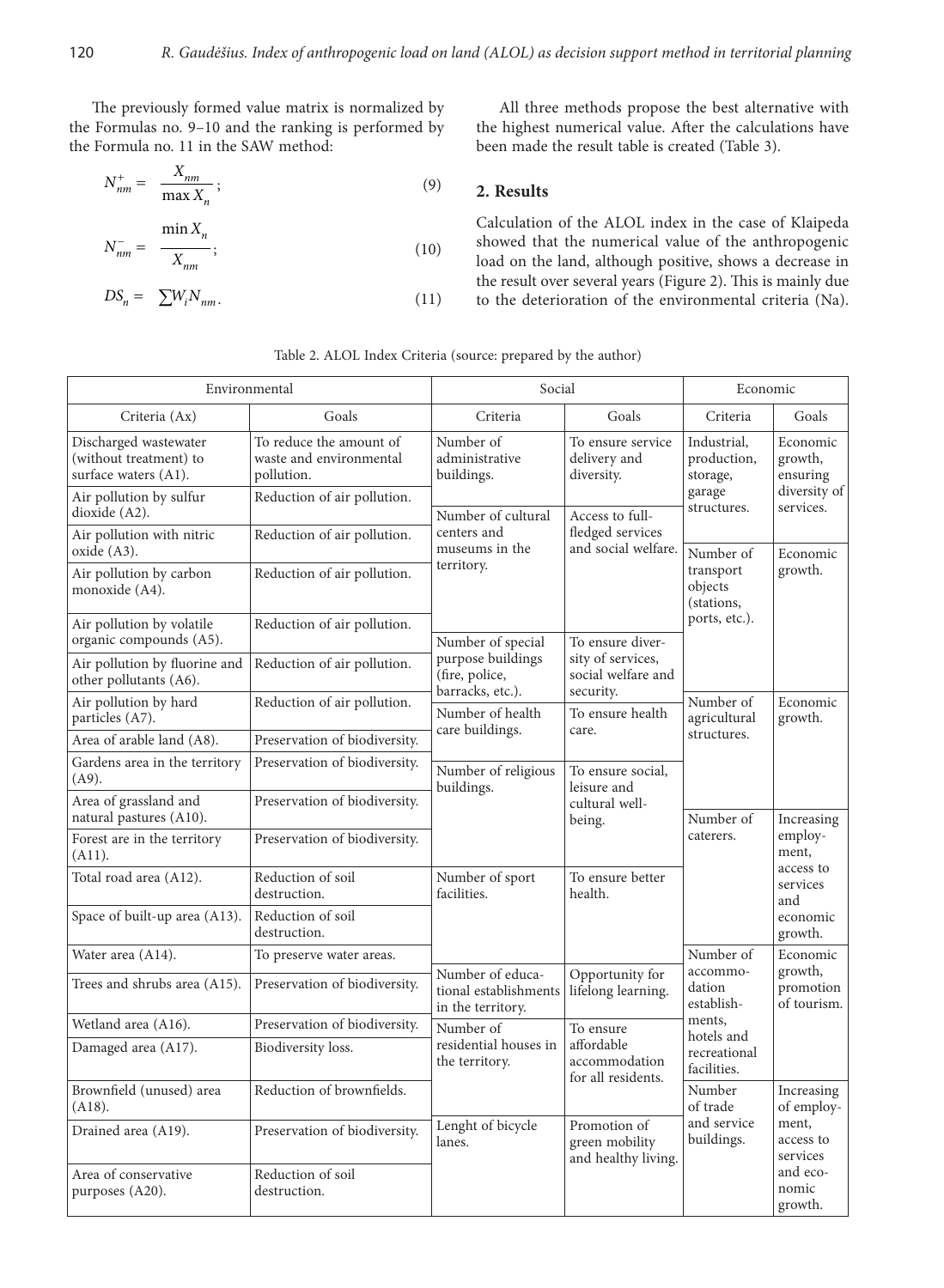All criteria were positive in 2013 and 2014. Social (Ns) and economic (Ne) indicators remain similar throughout the study period. Comparing how the situation of 2017 changed from 2014 (best ALOL value) it was found that the values of environmental indicators decreased by 1.889 units, social values increased by 0.004 units and economic values decreased by 0.200 units. The ALOL index decreases by 2.049 units during the period. Although ALOL value is not negative, however, it is decreasing and this change is significant.

The calculations were made using the described methodology (Formulas (1)–(3)) and statistical data of land usage. All the criteria are compared with each other over a period of time, results shows changes in land usage and a mathematical representation of the real situation. There is the detailed part of the calculations in the table (Table 3).

During the study period, the change of Na value ranges from 0.5246 to 1.8413 unit. The change of ALOL value ranges from 0.2927 to 1.6206. Considering the tendency of situation deterioration, it can be assumed that the Na value may decline averagely by 1.1829 units each year and ALOL values by 0.9566 units.

ALOL values can be positive (land use is improving) or negative (land use is deteriorating) with estimates of up to 1 land use change of little significance and above 1 that is obviously significant. However, it is sensible to explore these meanings and their limits in more detailed way in future work.

The further goal of the work is to test the proposed ALOL index as a multi-criteria method of decision support and to compare it with another popular method. The comparison examines the distribution of alternatives and

| Environmental<br>Criteria (Ax) | Data of<br>2016 | Data of<br>2017 | Ambition | Relative size | Relative size | Ambition value   | Normalization   |
|--------------------------------|-----------------|-----------------|----------|---------------|---------------|------------------|-----------------|
| A <sub>1</sub>                 | 19.1            | 17.2            | Min      | 0.017764302   | 0.016022954   | 0.0017413483     | 0.0000467489    |
| A2                             | 1125            | 964             | Min      | 11.46246831   | 9.841595237   | 1.6208730758     | 0.0435145425    |
| A <sub>3</sub>                 | 6462            | 7459            | Min      | 65.84041799   | 76.1498536    | $-10.3094356133$ | $-0.2767708226$ |
| A <sub>4</sub>                 | 14867           | 18312           | Min      | 151.4777924   | 186.949473    | $-35.4716806459$ | $-0.9522855179$ |
| A <sub>5</sub>                 | 4833            | 4453            | Min      | 49.24276387   | 45.46122779   | 3.7815360811     | 0.1015204800    |
| A6                             | 1301            | 1248            | Min      | 13.2557078    | 12.74098636   | 0.5147214351     | 0.0138183971    |
| A7                             | 1628            | 1860            | Min      | 16.58746526   | 18.98897006   | $-2.4015048068$  | $-0.0644716632$ |
| A8                             | 559.42          | 559.43          | Min      | 0.056998525   | 0.057112901   | $-0.0001143760$  | $-0.0000030706$ |
| A <sub>9</sub>                 | 38.46           | 38.46           | Max      | 0.003918636   | 0.003926429   | 0.0000077931     | 0.0000002092    |
| A10                            | 1201.67         | 1195.81         | Max      | 0.122436483   | 0.122081722   | $-0.0003547606$  | $-0.0000095240$ |
| A11                            | 2032            | 2031.89         | Max      | 0.20703765    | 0.207438163   | 0.0004005135     | 0.0000107523    |
| A12                            | 503.46          | 504.54          | Min      | 0.051296838   | 0.051509113   | $-0.0002122745$  | $-0.0000056988$ |
| A13                            | 3329.09         | 3334.97         | Min      | 0.339196343   | 0.340471212   | $-0.0012748689$  | $-0.0000342256$ |
| A14                            | 1075.19         | 1073.46         | Max      | 0.109549612   | 0.109590859   | 0.0000412476     | 0.0000011073    |
| A15                            | 644.93          | 644.74          | Max      | 0.065711019   | 0.065822304   | 0.0001112846     | 0.0000029876    |
| A16                            | 9.23            | 9.23            | Max      | 0.000940432   | 0.000942302   | 0.0000018703     | 0.0000000502    |
| A17                            | $\Omega$        | 1.14            | Min      | $\mathbf{0}$  | 0.000116384   | $-0.0001163840$  | $-0.0000031245$ |
| A18                            | 537.2           | 553.59          | Min      | 0.05473456    | 0.056516688   | $-0.0017821280$  | $-0.0000478437$ |
| A19                            | 1547.56         | 941.47          | Min      | 0.157678733   | 0.096115837   | 0.0615628962     | 0.0016527397    |
| A20                            | 19.4932         | 20.5861         | Max      | 0.001986135   | 0.00210166    | 0.0001155254     | 0.0000031014    |
| Na                             |                 |                 |          |               |               |                  | $-1.133059682$  |

Table 3. Calculation of Na. The results show Na value for 2017



Figure 2. ALOL results in case of Klaipeda city. The data showed deteriorating land usage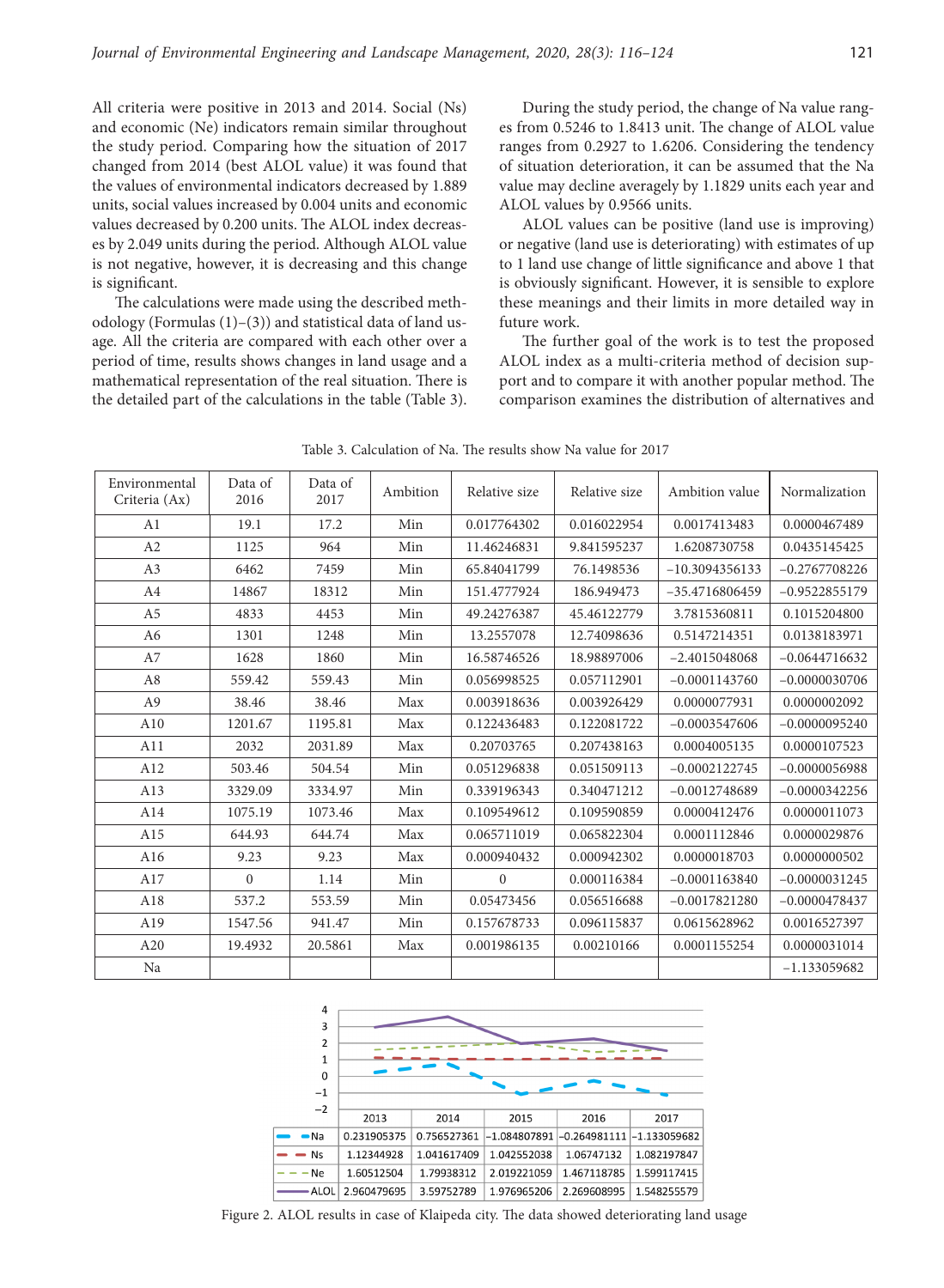| Method        | 1st place,<br>number<br>of alter-<br>native | Value of<br>calcu-<br>lations | Diffe-<br>rence<br>between<br>places 1<br>and 2 | 2nd<br>place,<br>number<br>of alter-<br>natives | Meaning<br>of<br>calcula-<br>tions | Diffe-<br>rence<br>between<br>2nd<br>and 3rd<br>places | 3rd<br>place,<br>number<br>of alter-<br>native | Meaning<br><sub>of</sub><br>calcula-<br>tions | Diffe-<br>rences<br>between<br>3rd<br>and 4th<br>places | 4th place,<br>number<br>of<br>alterna-<br>tives | Meaning<br>of calcu-<br>lations |
|---------------|---------------------------------------------|-------------------------------|-------------------------------------------------|-------------------------------------------------|------------------------------------|--------------------------------------------------------|------------------------------------------------|-----------------------------------------------|---------------------------------------------------------|-------------------------------------------------|---------------------------------|
| <b>SAW</b>    | 2                                           | 0.3456                        | 0.0002                                          | 4                                               | 0.3454                             | 0.0005                                                 | 3                                              | 0.3449                                        | 0.0017                                                  |                                                 | 0.3432                          |
| <b>TOPSIS</b> |                                             | 0.5821                        | 0.1071                                          | 4                                               | 0.4750                             | 0.0307                                                 | 3                                              | 0.4443                                        | 0.0752                                                  | $\overline{2}$                                  | 0.3691                          |
| ALOL          | 4                                           | $-1.6350$                     | 0.0058                                          | 3                                               | $-1.6408$                          | 0.0136                                                 |                                                | $-1.6544$                                     | 0.0294                                                  | $\overline{2}$                                  | $-1.6838$                       |

Table 4. Ranking of alternatives. The results show which documents are suitable by different methods

the numerical difference between the rankings of alternatives (Table 4). Four simulation documents of different territorial planning (concepts of Klaipėda city master plan solutions) have been selected for the research.

As the results show, all comparative methods offer different alternatives in the first selection (SAW – alternative 2; TOPSIS – 1; ALOL – 4). The numerical differences between the alternatives indicate that the preferred alternative proposed by the TOPSIS method is the most guaranteed (0.1071) and the last one is the one proposed by the SAW method (0.0017). It is emphasized that these two alternatives are the first and last suggestion of the different methods. The ALOL method puts the alternatives with less significant differences (0.0058 – 0.0294), so it is likely that the method is sensitive enough to change the criteria indicators.

It can be observed that the priority alternative proposed by the ALOL method is the second-ranked alternative proposed by other method. In addition, the last ALOL alternative coincides with the last alternative of TOPSIS. These results demonstrate that the ALOL method is no worse than the well-known and widely used methods for many years.

As it is indicated in the methodology, the concepts developed in the territorial planning document can be edited as needed by changing the relevant criteria data. After the data has been edited, the index is recalculated and the positive value of the index can validate the prepared document (Figure 3). The example shows changing the socio-economic criteria data giving a positive index value.



Figure 3. ALOL model operation example

Considering that this work introduces the ALOL method for the first time, future research will seek to determine the sensitivity of criteria to one another, the set of index values, the determination of criteria weights by experts and measuring values of other cities.

### **Conclusions**

Urbanization in the world takes place on the basis of spatial planning documents drawn up on different principles. This process is shaped by political decisions and philosophical ideas. There are more liberal processes in one place and conservative elsewhere. In view of the deterioration of the environment, stricter control of spatial planning by engineering methods is proposed. The ALOL index is proposed to be used in this procedure.

The ALOL index uses 35 criteria which are divided into 3 groups. It meets all the requirements of the literature for indexes. Data is easy accessible and calculations are simple. The higher value of the ALOL index is the better coherence of the studied area is.

ALOL values of 5 year period from 2013 to 2017 were calculated in this study. According to the calculations performed, the most rational use of land in Klaipeda city was in 2014 (3.5975) and the worst situation was in 2017 (1.5482). Comparing to other years, there is also a positive change between the years but analysis of the results of several years shows a weakening of the change and a decrease in the numerical value of the ALOL index. Analysis of the individual components of the index reveals that groups of socio-economic indicators consistently show positive and significant change. The group of environmental indicators has been deteriorating in recent years. While comparing the situation change within the period from 2014 to 2017 it was found that the values of environmental indicators decreased by 1.889 units, social values increased by 0.004 units and economic values decreased by 0.200 units. The ALOL index decreases by 2.049 units during the period.

The proposed land use index (method) can not only assess the land use situation at different time periods, but it can also help to select the most appropriate spatial planning document prepared in accordance with the principles of sustainable development. Comparing the proposed method with other existing methods it can be observed that the results achieved are not worse or even more accurate. The numerical differences between the alternatives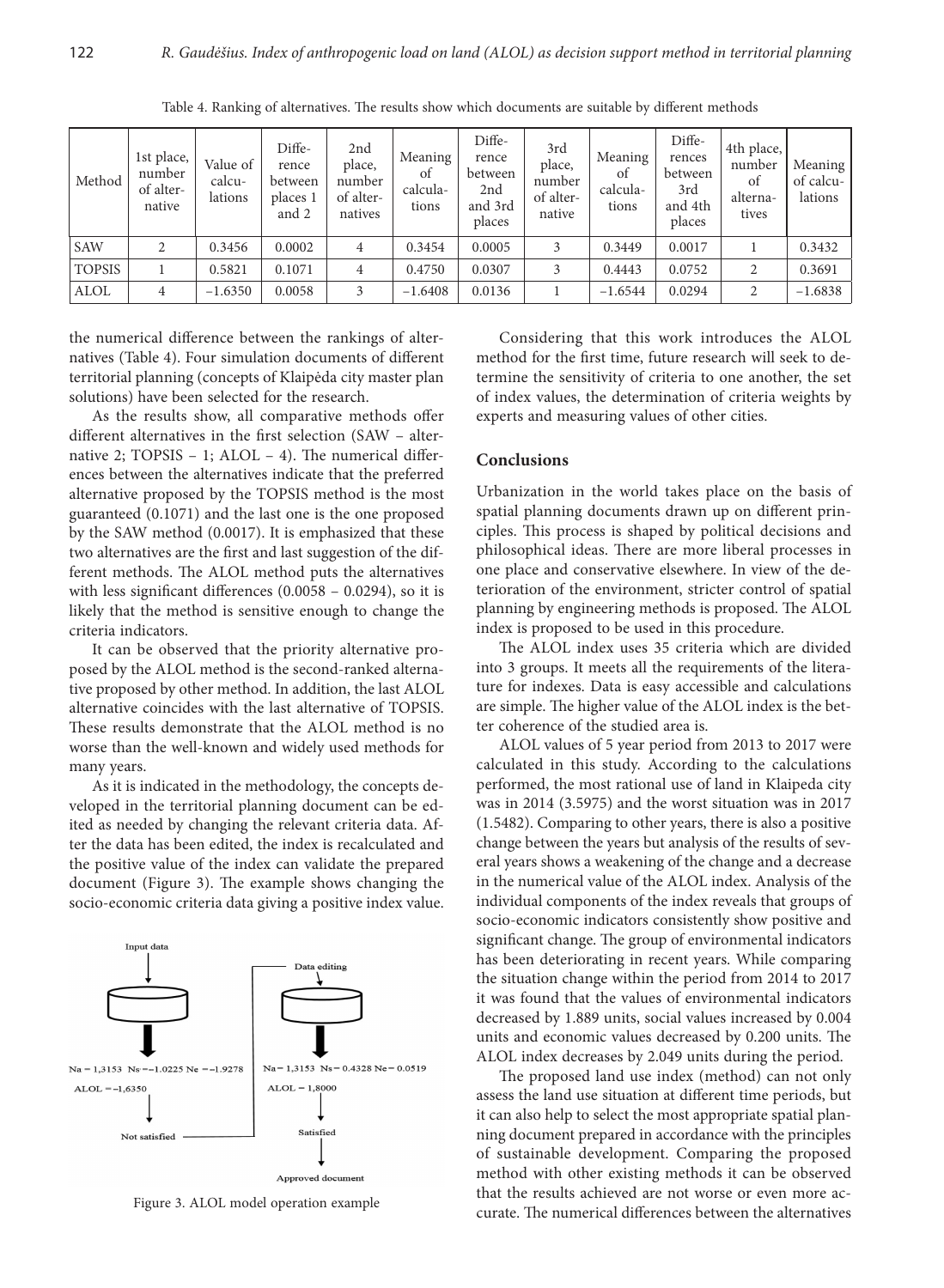indicate that the preferred alternative proposed by the TOPSIS method is the most guaranteed (0.1071) and the last one is the one proposed by the SAW method (0.0017). The ALOL method puts the alternatives with less significant differences (0.0058 – 0.0294), so it is likely that the method is sensitive enough to changed value of the criteria. The process of data normalization and ranking of results differs from the comparison methods. The model can influence further land use by improving the economic and social situation in the selected administrative area without worsening environmental performance.

#### **References**

Abadi, S., Walidi, J., Hawi, A., Akla, Dacholfany, I., Huda, M., Shukri Mat Teh, K., Hashim, W., & Maseleno, A. (2019). Identification of sundep, leafhopper and fungus of paddy by using fuzzy SAW method. *Journal of International Pharmaceutical Research*, *11*(1), 695–699.

<https://doi.org/10.31838/ijpr/2019.11.01.093>

- Afshari, A., Mojahed, M., & Yusuff, R. M. (2010). Simple additive weighting approach to personnel selection problem. *International Journal of Innovation, Management and Technology*, *1*(5), 511–515*.*
- Ahmadi, H., Rad, M. S., Nilashi, M., Ibrahim, O., & Almaee, A. (2013). Ranking the micro level critical factors of electronic medical records adoption using TOPSIS method. *Health Informatics – An International Journal*, *2*(4), 19–32*.*  <https://doi.org/10.5121/hiij.2013.2402>
- Bunyan, U. F., & Yalpir, S. (2019). Valuations of builindg plots using the AHP method. *International Journal of Strategic Property Management*, *23*(3), 197–212. <https://doi.org/10.3846/ijspm.2019.7952>
- Cai, X., Jiang, Z., Liu, Q., & Shi, H. (2019). Research on frequency hopping synchronization strategies based on TOPSIS method. *Journal of Physics*, *1187*(5). <https://doi.org/10.1088/1742-6596/1187/5/052034>
- Chominčenkaitė, L., & Burškytė, V. (2014). *Assessing the ecological footprint of a seaside school community.* Retrieved May 21, 2016, from [http://journals.ku.lt/index.php/TMD/article/](http://journals.ku.lt/index.php/TMD/article/download/234/191) [download/234/191](http://journals.ku.lt/index.php/TMD/article/download/234/191)
- Cimen, A. (2019). The impact of sustainability index on firm performance: An event study*. International Journal of Contemporary Economics and Administrative Sciences*, *9*, 94–118.
- Čiegis, R., Tamošiūnas, T., Ramanauskienė, J., & Navickas, K. (2010). *Assessment of sustainable industrial zones* (pp. 70– 164)*.* Siauliai University, Vilnius University.
- Estrada, M., & Park, D. (2019). The application of the Gross City Development Index (GCD-Index) in Tokyo, Japan*. Economic Analysis and Policy*, *62*, 37–46.

<https://doi.org/10.1016/j.eap.2018.12.002>

- Gao, J., & Tian, M. (2016). Analysis of over-consumption of natural resources and the ecologicaltrade deficit in China based on ecological footprints*. Ecological Indicators*, *61*, 899–904. <https://doi.org/10.1016/j.ecolind.2015.10.044>
- Del Giudice, V., De Paola, P., Francesca, T., Nijkamp, P. J., & Shapira, A. (2019). Real estate investment choices and decision support systems*. Sustainability*, *11*, 3110*.*  <https://doi.org/10.3390/su11113110>
- Gu, Q., Wang, H., Zheng, Y., Zhu, J., & Li, X. (2015). Ecological foot print analysis for urban agglomeration sustainability in the middle stream of the Yangtze River*. Ecological Modelling*, *318*, 86–99. <https://doi.org/10.1016/j.ecolmodel.2015.07.022>

Guarini, M. R., & Battisti, F. (2016). Application of a multi-criteria and participated evaluation procedure to select typology of intervention to redevelop degraded urban area. *Social and Bechavioral Sciences*, *223*, 960–967. <https://doi.org/10.1016/j.sbspro.2016.05.329>

Hallstedt, S. I. (2015). Sustainability criteria and sustainability compliance index for decision support in product development. *Journal of Cleaner Production*, *30*, 1–16. <https://doi.org/10.1016/j.jclepro.2015.06.068>

- Janova, J., Hampel, D., & Nerudová, D. (2019). Design and validation of a tax sustainability index*. European Journal of Operational Research*, *298*, 916–926. <https://doi.org/10.1016/j.ejor.2019.05.003>
- Jiang, W., Wang, M., Deng, X., & Gou, L. (2019). Fault diagnosis based on TOPSIS method with Manhattan distance. *Advances in Mechanical Engineering*, *11*(3), 1–12. <https://doi.org/10.1177/1687814019833279>
- Juščius, V., & Dargienė, D. (2015). Socially responsible consumption in Lithuania: Consumer characteristics. *Bridges*, *2*, 47–65.
- Kacprzak, D. (2019). Fyzzy TOPSIS method for group decision making. *Multiple Criteria Decision Making*, *13*, 117–132. <https://doi.org/10.22367/mcdm.2018.13.07>
- Karim, R., & Karmaker, C. L. (2016). Machine selection by AHP and TOPSIS methods. *American Journal of Industrial Engineering*, *4*(1), 7–13.
- Karlitasari, L., Suhartini, D., & Benny. (2017). Comparison of simple additive weighting (SAW) and composite performance index (CPI) methods in employee remuneration determination. In *IOP Conference Series: Materials Science and Engineering*, *166*, 012020.

<https://doi.org/10.1088/1757-899X/166/1/012020>

Kitzes, J., Galli, A., Bagliani, M., Barrett, J., Dige, G., Ede, S., Erb, K., Giljum, S., Haberl, H., Hails, C., Jolia-Ferrier, L., Jungwirth, S., Lenzen, M., Lewis, K., Loh, J., Marchettini, N., Messinger, H., Milne, K. et al. (2009). A research agenda for improving national Ecological Footprint accounts*. Ecological Economics*, *68*(7), 1991–2007.

<https://doi.org/10.1016/j.ecolecon.2008.06.022>

- Kitzes, J., Peller, A., Goldfinger, S., & Wackernagel, M. (2007). Current methods for calculating national ecological footprint accounts. *Science for Environment and Sustainable Society*, *4*(1), 1–9.
- Markovic, Z. (2010). Modification of TOPSIS method for solving of multicriteria tasks. *Yugoslav Journal of Operations Research*, *20*(1), 117–143. <https://doi.org/10.2298/YJOR1001117M>
- Marrero, M., Puerto, M., Rivero-Camacho, C., Freire-Guerrero, A., & Solís-Guzmán, J. (2017). Assessing the economic impact and ecological footprint of construction and demolition waste during the urbanization of rural land*. Resources, Conservation and Recycling*, *117*, 160–174. <https://doi.org/10.1016/j.resconrec.2016.10.020>
- Memariani, A., Amini, A., & Alireza, A. (2008). Sensitivity analysis of Simple Additive Weighting method (SAW): The results of change in the weight of one attribute on the final ranking of alternatives. *Journal of Optimization in Industrial Engineering*, *2*(4), 13–18.
- Mosadeghi, R., Warnken, J., Tomlinson, R., & Mirfenderesk, H. (2015).Comparision of Fuzzy-AHP and AHP in a spatial multi-criteria decision making model for urban land-use planning. *Computers, Environmental and Urban Systems*, *49*, 54–65. <https://doi.org/10.1016/j.compenvurbsys.2014.10.001>
- Mulliner, E., Malys, N., & Maliene, V. (2016). Comparative analysis of MCDM methods for the assessment of sustainable housing affordability. *Omega*, *59*, 146–156. <https://doi.org/10.1016/j.omega.2015.05.013>